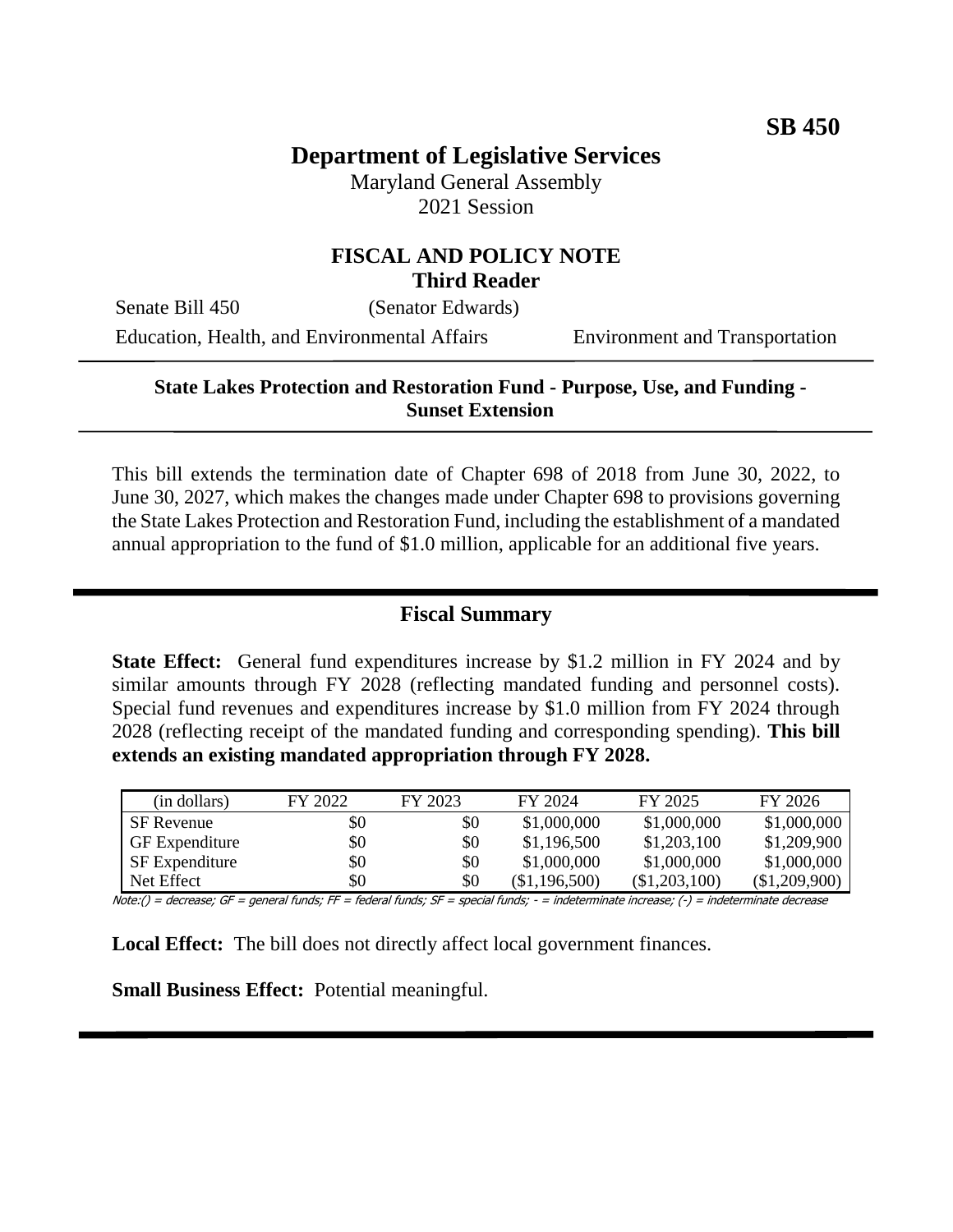### **Analysis**

**Current Law:** Chapters 404 and 405 of 2017 first established the State Lakes Protection and Restoration Fund, administered by the Secretary of Natural Resources, to protect and restore State-owned lakes. Under Chapters 404 and 405, the fund consisted of money appropriated in the State budget to the fund and any other money from any other source accepted for the benefit of the fund. Chapter 698 of 2018, however, requires the Governor to include in the annual budget bill an appropriation of \$1 million to the fund for fiscal 2020 and each fiscal year thereafter.

Chapter 698 also allows for the fund to be used to protect and restore State-managed lakes as well as State-owned lakes and specifies the following activities the fund may be used for in order to protect and restore State-owned or State-managed lakes: (1) removing sediment; (2) treating contaminated sediment; (3) preventing the spread of invasive species; (4) improving ecological and recreational value; and (5) taking any other action the Department of Natural Resources (DNR) determines necessary. Chapter 698 terminates June 30, 2022. (However, pursuant to Chapters 404 and 405, the fund continues.)

Pursuant to provisions established under Chapters 404 and 405, any interest earnings of the fund are credited to the fund. Money expended from the fund is supplemental to, and not intended to take the place of, funding that would otherwise be appropriated for the protection or restoration of State-owned (or State-managed) lakes. DNR must develop (1) a working budget for the funding and (2) in coordination with local governments, organizations, and citizens, an annual work plan that prioritizes and details projects that will receive funding.

**State Fiscal Effect:** General fund expenditures increase by \$1.2 million in fiscal 2024, which reflects continuation of the annual \$1.0 million mandated appropriation for the fund plus costs of personnel needed to administer a protection and restoration program at that level of funding. General fund costs for personnel were also included in the fiscal and policy note for Senate Bill 501 of 2018 (Chapter 698) as an impact of that bill beginning in fiscal 2020, independent of the \$1.0 million mandated appropriation. Personnel costs are reflected again in this fiscal and policy note as a general fund impact (independent of the \$1.0 million annual mandated appropriation) because (1) the need for personnel continues with the continued mandated appropriation and (2) the bill does not explicitly allow for the mandated funding to be used for costs of personnel needed to administer the fund.

The necessary personnel include a project manager (to, among other things, coordinate development of the budget and work plan for the fund, oversee projects, and manage contracts) and a long-term contractual environmental project reviewer (to complete necessary environmental impact review, assessment, tracking, and documentation work for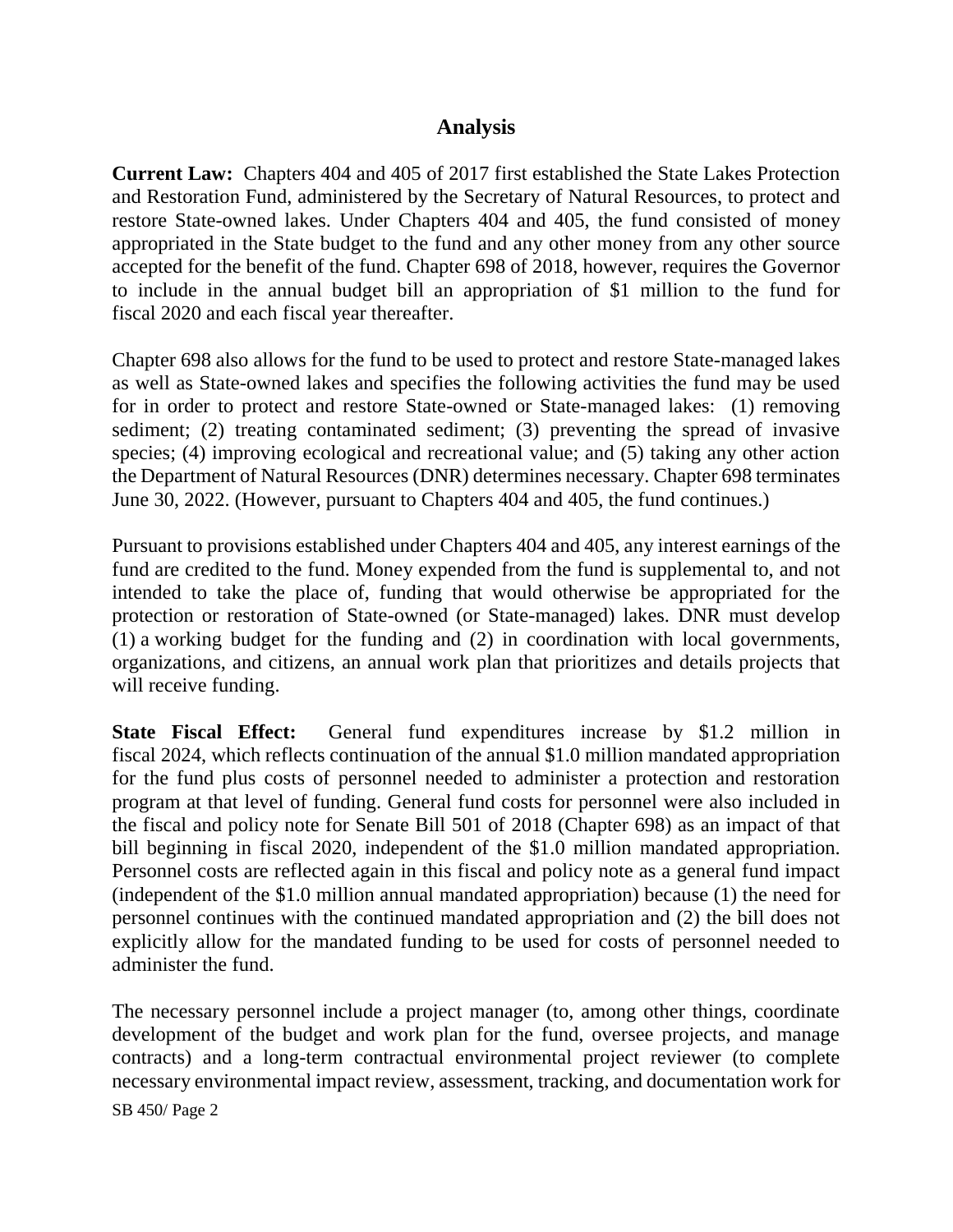proposed projects). These responsibilities cannot be adequately managed by existing staff. The estimate includes salaries, fringe benefits, and ongoing operating expenses.

| <b>Total FY 2024 General Fund Expenditures</b> | \$1,196,533 |
|------------------------------------------------|-------------|
| <b>Operating Expenses</b>                      | 8,310       |
| <b>Continued Mandated Appropriation</b>        | 1,000,000   |
| Salaries and Fringe Benefits                   | \$188,223   |
| <b>Contractual Positions</b>                   | 1.0         |
| <b>Regular Positions</b>                       | 1.0         |
|                                                |             |

Future year expenditures reflect the continued mandated appropriation, full salaries with annual increases and employee turnover, and ongoing operating expenses. This estimate does not include any health insurance costs that could be incurred for specified contractual employees under the State's implementation of the federal Patient Protection and Affordable Care Act.

While Chapter 698 is set to terminate June 30, 2022, it is assumed that, in the absence of this bill, the mandated appropriation continues through fiscal 2023, since Chapter 698 would still be in effect when the Governor introduces the annual budget bill for fiscal 2023 during the 2022 legislative session. Similarly, it is assumed that, under the bill, the mandated appropriation continues through fiscal 2028, despite Chapter 698 terminating (under the bill) June 30, 2027.

Special fund revenues to the fund and expenditures from the fund increase by \$1.0 million in fiscal 2024 through 2028 that reflects the receipt of the continued mandated appropriation and corresponding spending. It is assumed that the entire mandated appropriation is spent in each year.

**Small Business Effect:** Small businesses may meaningfully benefit from the opportunity to bid on protection and restoration projects funded by the continued mandated funding under the bill.

## **Additional Information**

**Prior Introductions:** None.

**Designated Cross File:** HB 631 (Delegate Beitzel) - Environment and Transportation.

**Information Source(s):** Department of Natural Resources; Department of Legislative **Services**